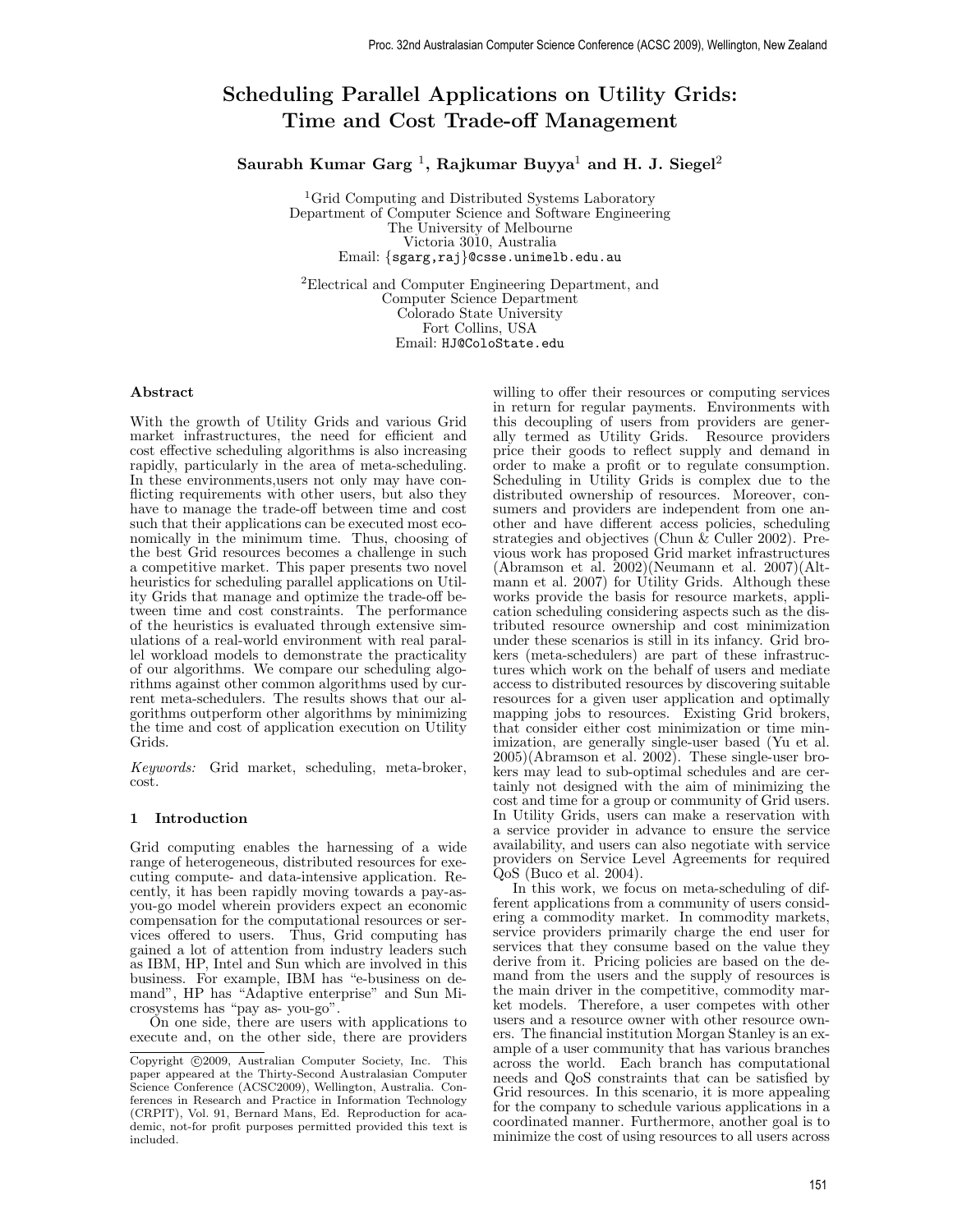#### CRPIT Volume 91 - Computer Science 2009

the community (the company in this case). Therefore, we study the problem of resource scheduling with the goal of minimizing overall execution time and cost. This scheduling problem, which aims to minimize the cost of using resources for all users across the community, is found to be NP-hard due to its combinatorial nature (Martello & Toth 1981). The problem becomes more challenging when a user has to relax its QoS requirements such as makespan under limited budget constraints. The users sometimes may prefer to use cheaper services with a relaxed QoS that is sufficient to meet their requirements. Thus, the user has to choose between multiple conflicting optimization objectives. This research is not only strongly NP-hard, but also non-approximable, i.e., it cannot be approximated in polynomial time within arbitrarily good precision (Kumar et al. 2007). Moreover, the scheduling in Utility Grids needs to be online which further add to the challenge. Hence, we propose heuristics to solve the problem.

In this work, first, we propose two metascheduling online heuristics Min-Min Cost Time Tradeoff (MinCTT) and Max-Min Cost Time Tradeoff (MaxCTT) to manage the trade-off between overall execution time and cost and minimize them simultaneously on the basis of a trade-off factor. The tradeoff factor indicates the priority of optimizing cost over time. These heuristics can be easily integrated in existing meta-brokers (or meta-schedulers) of Grid Market Infrastructures (Neumann et al. 2007)(Altmann et al. 2007). Second, in order to study the effectiveness and efficiency of the proposed heuristics, we evaluated our heuristics by an extensive simulation study. These heuristics can run in either batch mode or immediate mode(Maheswaran et al. 1999). In the batch mode, the meta-broker waits for a certain time interval (called schedule interval). Then at the end of the schedule interval, the meta-broker allocates all user applications (that are submitted during that interval) to available resources. In contrast, immediate mode heuristics immediately map a task to some machine in the system for execution upon the arrival of the application. In our simulation we have studied the heuristics in batch mode.

The rest of paper is organized as follows. In the next section, we discuss related cost- and time-based scheduling heuristics and meta-schedulers. Section 3 presents the system model and details of our scheduling mechanism are presented in Section 4. Sections 5 presents the experimental setup used for performance evaluation and Section 6 discusses the results. Finally, we conclude the paper and present future work in this direction.

# 2 Related Works

The research on meta-scheduling mechanisms in Utility Grids can be divided into two parts on the basis of market models, i.e., auctions and commodity market models. As our work is relevant for commodity markets in Grid, in this section we compare our with other resource allocation mechanisms for this market model. Resource management using economy-based principles and market-oriented models have proven to be useful for scheduling applications in Grids (Cheliotis et al. 2004).

The work that is most related to this paper is by Buyya et al. (2005), Wolski et al. (2001), Feng et al. (2003) and Dogan & Ozgiiner (2002). In our previous work, Gridbus Broker (Buyya et al. 2005) and Nimrod/G (Abramson et al. 2002), a greedy approach is proposed to schedule a parameter sweep application with deadline and cost constraints. To be precise, our this previous work on Grid scheduling was focused on

application-level scheduling, i.e., a personal broker for the efficient deployment of an individual application on Utility Grids. In contrast, this current paper is focused on scheduling of many applications from multiple users having different QoS requirements with the aim of global optimization.

Gcommerce (Wolski et al. 2001) is another economic-based study that applies strategies for pricing Grid resources to facilitate resource trading. It compares auction and commodity market models using these pricing strategies. Feng et al. (2003) proposed a deadline cost optimization model for scheduling one application with dependent tasks. These studies have some limitations: (1) algorithms proposed are not designed to accommodate concurrent users competing for resources; (2) the application model is for an independent task or parametric sweep application. In this work, we have modelled parallel applications submitted by concurrent users. Similarly, Dogan & Ozgiiner (2002) proposed a metascheduling algorithm considering many concurrent users, but the application model assumed that each application consists of one task and each application is independent. In this paper, we have considered multiple and concurrent users competing for resources in a meta-scheduling environment to minimize the combined cost and time of all user applications.

Many Genetic Algorithms (GA) based heuristics are also proposed in the literature. Kim & Weissman (2004) proposed a novel GA-based algorithm which schedules a divisible data intensive application. Di Martino & Mililotti (2002) presented a GAbased scheduling algorithm where the goal of superscheduling was to minimize the release time of jobs. These GA-based heuristic based solutions do not consider QoS constraints of concurrent users such as budget and deadline. Singh et al. (2007) presented a multi-objective GA formulation for provisioning resources for an application using a slot-based resource model to optimize cost and performance. Due to the time consuming nature of GA, these heuristics are not suitable for online meta-scheduling.

For scheduling approaches outside Grid computing, Min-Min, Min-Max and Sufferage (Maheswaran et al. 1999) are three major task-level heuristics employed for resource allocation. As they are developed based on specific domain knowledge, they cannot be applied directly to Grid scheduling problems, and hence have to be enhanced accordingly.

The main contribution of this paper is thus to design two heuristics to manage and optimize the tradeoff between cost and execution time of user application in a concurrent user's environment for Utility Grids. We adopt some ideas from Min-Min and Min-Max heuristics to design our algorithm.

# 3 Meta-Broker System

The meta-broker presented in this work envisions future market models (Neumann et al. 2007) where various service providers with large computing installations and consumers from educational, industrial and research institutions will meet (Figure 1). In this model, service providers sell the CPU time slots on their resources (clusters or supercomputers) and the consumers (or users) will buy these time slots to run their applications. The meta-broker may have control over allocations to some or all processors in a resource for some time intervals. This scenario can be formulated as an economic system with three main participants:

• Service Providers: Each of the resources (cluster, servers, supercomputer) can be considered as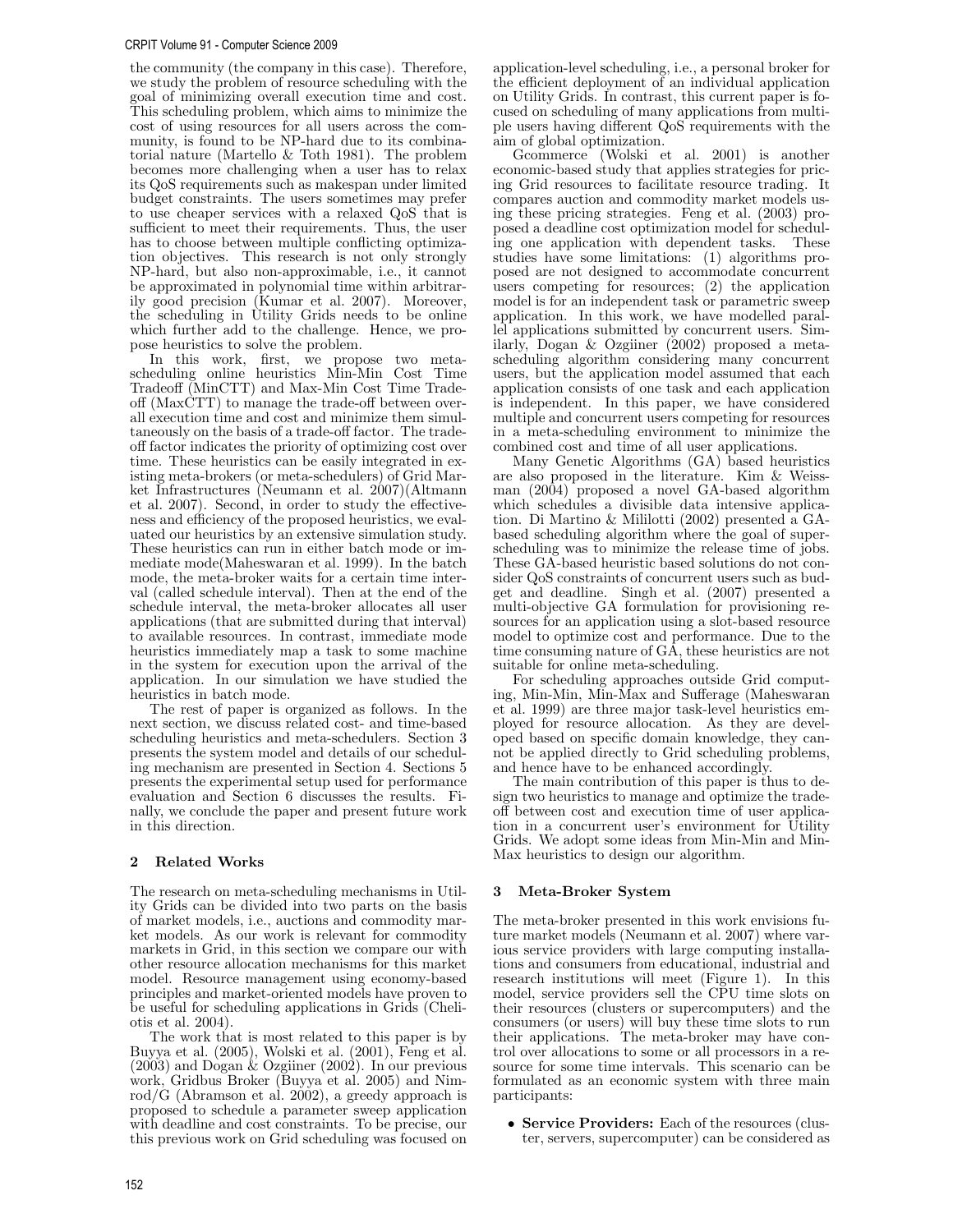

Figure 1: Meta-Broker System

a provider of services such as CPU time slots. Each free CPU slot includes two parameters: number of processors and time for which they are free. Providers have to satisfy requests of the local users at each site and Grid user requests that arrive through the meta-broker. Providers assign CPUs for the exclusive use of the metabroker through advanced reservation, and supply information about the availability of CPUs and usage cost per second at regular intervals. The economic system considered here is co-operative in nature, that is, the participants trust and benefit each other by co-operating with each other. Therefore, the possibility of providers supplying wrong or malicious information is discounted. It is assumed that service price does not change during the scheduling of applications.

- Users: Users submit their applications to the meta-scheduler for execution at the resources in the computing installation/Grid. The users require that the applications be executed in the most economic and efficient manner. The users also can provide a trade-off factor to indicate the importance of cost over execution time, otherwise it will be set by the meta-broker. The trade-off factor can be calculated by user on the basis of urgency and budget for executing the application. In the current system, we assume user applications are based on the parallel application model, that is, the the application requires a certain number of CPUs simultaneously on the same Grid resource for certain time interval.
- Meta-Broker: The meta-broker uses the information supplied by the providers and the users to match jobs to the appropriate services. The scheduling of user applications is done in batch mode at the end of a Schedule Interval (SI). At the end of a SI, the meta-broker calculates the best schedule for all user applications after negotiating the time slots with the service providers. The objective of the meta-broker is to schedule all user application such that both total time and cost for applications execution are minimized. The proposed meta-scheduling mechanisms are presented in the next section.

## 4 Meta-Scheduling Mechanisms

In general, users have two  $Q_0S$  requirements, i.e., the processing time and execution cost for executing their applications on pay-per-use services (Yu et al. 2005). The users normally would like to get the execution done at the lowest possible cost in minimum time. Thus, we introduce trade-off factor which indicates the importance level of cost for users over time. In this section, we present our two meta-scheduling heuristics that aim to manage the trade-off between execution cost and time.

## 4.1 Mathematical model and Terminologies

We model parallel applications submitted by users to meta-broker. Let  $n(t)$  be the number of user applications submitted by users during scheduling interval that ends at time  $t$ . Every application i requires  $p_i$ CPUs for execution. Let  $T(t)$  be the set of applications that meta-broker has to schedule at time t. The estimated time to compute (ETC) values of each application on each compute resource are assumed to be known based on user-supplied information, experimental data, application profiling or benchmarking, or other techniques. The performance estimation for resource services can be achieved by using existing performance estimation techniques (e.g. analytical modelling (Nudd et al. 2000), empirical (Cooper et al. 2004) and historical data (Smith et al. 1998, Jang et al. 2005)) to predict task execution time on every discovered resource service. As a result, the application execution time can be obtained for different resources. The assumption of ETC information is common practice in resource allocation study (Xu et al. 2001). We assume that an application cannot be executed until all of the required CPUs are available simultaneously. Let  $m(t)$  be the total number of service providers available and  $R(t)$  is the set of service providers available during scheduling interval end at time t. Each service provider has  $m_i$  CPUs to rent. Let  $c_i$  be the cost of using a CPU on resource  $j$  per unit time.

Let  $s(i, j)$  and  $f(i, j)$  be the submission time and finish time of application  $i$  on resource  $j$ , respectively. The response time of application  $i$  is defined as

$$
\alpha(i,j) = f(i,j) - s(i,j)
$$

The average execution time of application  $i$  is given by

$$
\beta_i = \frac{\sum_{j \in R(t)} ETC(i, j)}{m(t)}
$$

The cost spent in execution of application  $i$  on resource  $j$  is given by

$$
c(i, j) = c_j \times p_i \times ETC(i, j)
$$

The average cost of execution of application  $i$  is given by

$$
\gamma_i = \frac{\sum_{j \in R(t)} c(i,j)}{m(t)}
$$

Thus, given  $\delta$  is the trade-off factor for all user applications, the trade-off cost metric for each user application is given by,

$$
\phi(i,j,t) = \delta \frac{c(i,j)}{\gamma_i} + (1-\delta) \frac{\alpha(i,j)}{\beta_i} \tag{1}
$$

Thus, the objective of our scheduling algorithm is to minimize the summation of trade-off metric for all user applications, i.e.,

$$
minimize(\sum_{\forall (i \in T(t), t)} min_{\forall j} \phi(i, j, t))
$$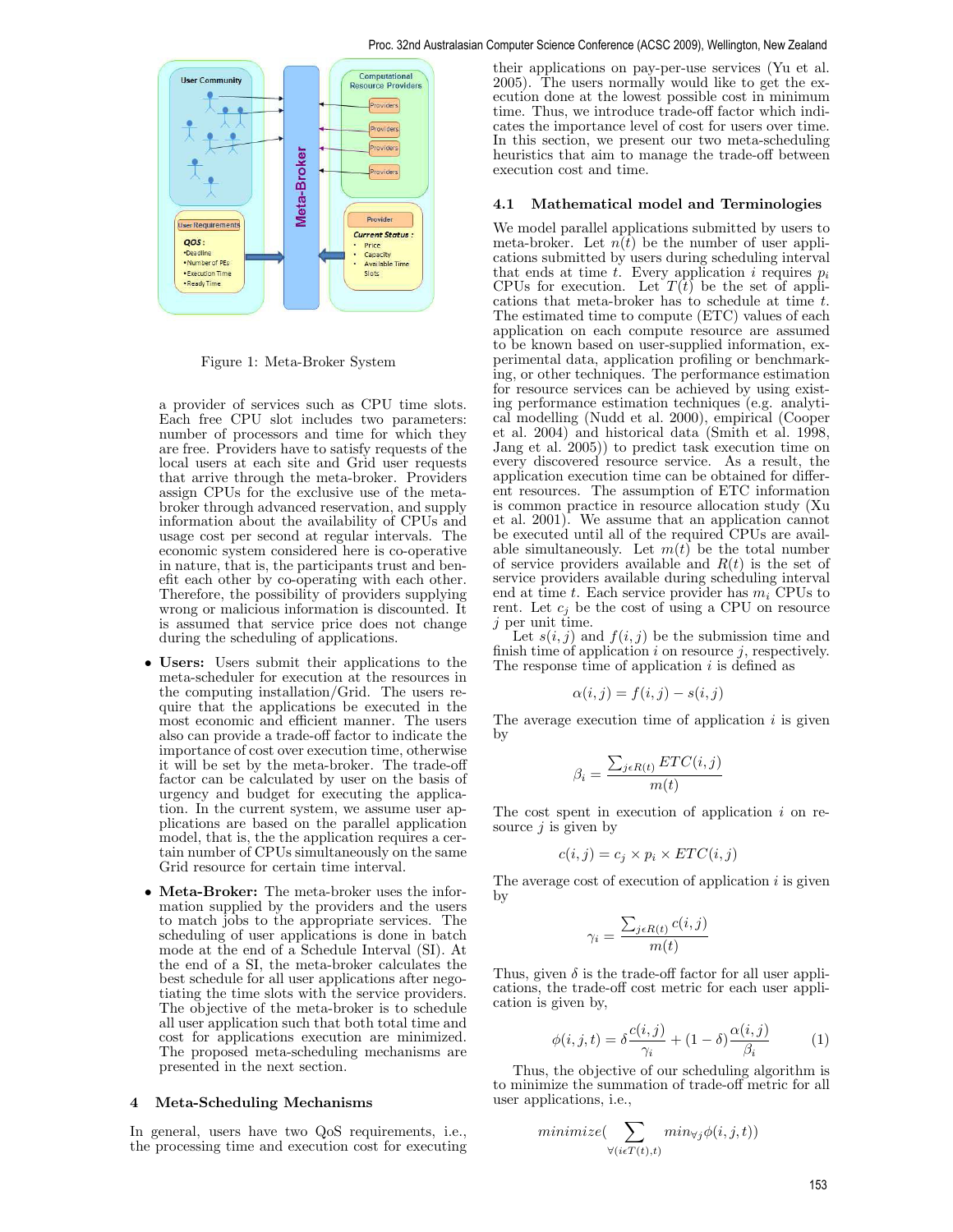#### CRPIT Volume 91 - Computer Science 2009

The scheduling problem is to map every appication  $i\epsilon T(t)$  onto a suitable resource  $j\epsilon R(t)$  to minimize the total execution time and cost of all user applications.

| <b>Algorithm 1:</b> Pseudo code for MinCTT |                                                                                         |  |  |  |  |  |  |
|--------------------------------------------|-----------------------------------------------------------------------------------------|--|--|--|--|--|--|
|                                            | Input: set of applications (submission time, execution                                  |  |  |  |  |  |  |
|                                            | time, CPUs required) and resources (time slots,                                         |  |  |  |  |  |  |
|                                            | number of available CPUs)                                                               |  |  |  |  |  |  |
|                                            | <b>Output:</b> Mapping of applications to resources                                     |  |  |  |  |  |  |
|                                            | 1 Collect all user applications untill <i>Schedule Interval</i>                         |  |  |  |  |  |  |
|                                            | ends                                                                                    |  |  |  |  |  |  |
|                                            | <b>2</b> Get list of available time slots for all resources                             |  |  |  |  |  |  |
| з.                                         | foreach user application $u_i$ do                                                       |  |  |  |  |  |  |
| 4                                          | foreach each resource $r_i$ do                                                          |  |  |  |  |  |  |
| 5                                          | Find all feasible time slots                                                            |  |  |  |  |  |  |
| 6                                          | Find time slot TS which minimizes cost metric                                           |  |  |  |  |  |  |
|                                            | $\phi(i,j,t) = \delta \frac{c(i,j)}{\gamma_i} + (1-\delta) \frac{\alpha(i,j)}{\beta_i}$ |  |  |  |  |  |  |
| 7                                          | Insert TS and resource pair in feasible                                                 |  |  |  |  |  |  |
|                                            | schedule queue $S$                                                                      |  |  |  |  |  |  |
| 8                                          | endfch                                                                                  |  |  |  |  |  |  |
| 9                                          | $(TS_i, r_i)$ element with minimum cost metric                                          |  |  |  |  |  |  |
|                                            | value from $S$                                                                          |  |  |  |  |  |  |
| 10                                         | Insert $(u_i, (TS_i, r_j))$ pair in a queue K                                           |  |  |  |  |  |  |
| 11                                         | endfch                                                                                  |  |  |  |  |  |  |
|                                            | 12 $(u, (TS, r))$ element with minimum cost metric value                                |  |  |  |  |  |  |
|                                            | from $K$                                                                                |  |  |  |  |  |  |
|                                            | <b>13</b> Allocate time slot $TS$ on resource $r$ to user application                   |  |  |  |  |  |  |
|                                            | $\boldsymbol{u}$                                                                        |  |  |  |  |  |  |
|                                            | 14 Update the time slots list for resource $r$                                          |  |  |  |  |  |  |
|                                            | <b>15</b> Remove u from user application list                                           |  |  |  |  |  |  |
|                                            | <b>16</b> Repeat $3-15$ until all applications are allocated                            |  |  |  |  |  |  |

# 4.2 Min-Min Cost Time Trade-off (MinCTT) **Heuristics**

MinCTT is based on the concept of Min-Min heuristic (Maheswaran et al. 1999)(Ibarra & Kim 1977). For each user application, MinCTT finds the time slot on a resource with minimum value of cost metric as defined in (1). From these user application/time slot pairs, the pair that gives the overall minimum is selected and that application scheduled onto that time slot of the resource. This procedure is repeated until all of the user applications have been scheduled. The pseudo code for MinCTT is given in Algorithm 1.

# 4.3 Max-Min Cost Time Trade-off (Max-CTT) Heuristics

MaxCTT is based on the concept of Max-Min heuristic (Maheswaran et al. 1999)(Ibarra & Kim 1977). This algorithm removes fragmentation from the time slot reservations. For each user application, first Max-CTT finds the time slot on a resource with minimum value of cost metric as defined in (1). Finally, from these user application/time slot pairs, the pair that gives the overall maximum is selected and that application scheduled onto that time slot of that resource. This procedure is repeated until all of the user applications have been scheduled. The pseudo code for MaxCTT is given in Algorithm 2.

# 4.4 Time Complexity

The main operations performed during MinCTT and MaxCTT for a scheduling interval are the following

- To allocate any resource to an application, the number of iteration is to be done over each user application and resource i.e.  $m(t)n(t)$  times
- In each iteration (step 5 to 8 in Algorithm 1), time slot with minimum execution time is to be searched. This is of order of available time slots. For resource  $j$ , the number of available time slots for an application  $i$  at time  $t$  is given by  $TS(j, i, t)$ .

| Algorithm 2: Psuedo code for MaxCTT<br><b>Input:</b> set of applications (submission time, execution<br>time, CPUs required) and resources (time slots,<br>number of available CPUs)<br><b>Output:</b> Mapping of appications to resources<br>1 Collect all user applications untill <i>Schedule Interval</i><br>ends<br>2 Get list of available time slots for all resources<br>3<br>foreach user application $u_i$ do<br>foreach each resource $r_i$ do<br>$\overline{\bf 4}$<br>Find all feasible time slots<br>5<br>Find time slot TS which minimizes cost metric<br>6<br>$\phi(i,j,t) = \delta \frac{c(i,j)}{\gamma_i} + (1-\delta) \frac{\alpha(i,j)}{\beta_i}$<br>Insert TS and resource pair in feasible<br>7<br>schedule queue $S$<br>endfch<br>8<br>$(TS_i, r_i)$ element with minimum cost metric<br>9<br>value from $S$<br>Insert $(u_i, (TS_i, r_i))$ pair in a queue K<br>10<br>11<br>endfch<br>$(u,(TS,r))$ element with maximum cost metric value<br>12<br>from $K$<br><b>13</b> Allocate time slot $TS$ on resource r to user application<br>$\boldsymbol{u}$<br>14 Update the time slots list for resource r<br>15<br>Remove u from user application list<br>Repeat $3-15$ until all applications are allocated<br>16 |  |  |  |  |  |  |  |  |
|-----------------------------------------------------------------------------------------------------------------------------------------------------------------------------------------------------------------------------------------------------------------------------------------------------------------------------------------------------------------------------------------------------------------------------------------------------------------------------------------------------------------------------------------------------------------------------------------------------------------------------------------------------------------------------------------------------------------------------------------------------------------------------------------------------------------------------------------------------------------------------------------------------------------------------------------------------------------------------------------------------------------------------------------------------------------------------------------------------------------------------------------------------------------------------------------------------------------------------------------|--|--|--|--|--|--|--|--|
|                                                                                                                                                                                                                                                                                                                                                                                                                                                                                                                                                                                                                                                                                                                                                                                                                                                                                                                                                                                                                                                                                                                                                                                                                                         |  |  |  |  |  |  |  |  |
|                                                                                                                                                                                                                                                                                                                                                                                                                                                                                                                                                                                                                                                                                                                                                                                                                                                                                                                                                                                                                                                                                                                                                                                                                                         |  |  |  |  |  |  |  |  |
|                                                                                                                                                                                                                                                                                                                                                                                                                                                                                                                                                                                                                                                                                                                                                                                                                                                                                                                                                                                                                                                                                                                                                                                                                                         |  |  |  |  |  |  |  |  |
|                                                                                                                                                                                                                                                                                                                                                                                                                                                                                                                                                                                                                                                                                                                                                                                                                                                                                                                                                                                                                                                                                                                                                                                                                                         |  |  |  |  |  |  |  |  |
|                                                                                                                                                                                                                                                                                                                                                                                                                                                                                                                                                                                                                                                                                                                                                                                                                                                                                                                                                                                                                                                                                                                                                                                                                                         |  |  |  |  |  |  |  |  |
|                                                                                                                                                                                                                                                                                                                                                                                                                                                                                                                                                                                                                                                                                                                                                                                                                                                                                                                                                                                                                                                                                                                                                                                                                                         |  |  |  |  |  |  |  |  |
|                                                                                                                                                                                                                                                                                                                                                                                                                                                                                                                                                                                                                                                                                                                                                                                                                                                                                                                                                                                                                                                                                                                                                                                                                                         |  |  |  |  |  |  |  |  |
|                                                                                                                                                                                                                                                                                                                                                                                                                                                                                                                                                                                                                                                                                                                                                                                                                                                                                                                                                                                                                                                                                                                                                                                                                                         |  |  |  |  |  |  |  |  |
|                                                                                                                                                                                                                                                                                                                                                                                                                                                                                                                                                                                                                                                                                                                                                                                                                                                                                                                                                                                                                                                                                                                                                                                                                                         |  |  |  |  |  |  |  |  |
|                                                                                                                                                                                                                                                                                                                                                                                                                                                                                                                                                                                                                                                                                                                                                                                                                                                                                                                                                                                                                                                                                                                                                                                                                                         |  |  |  |  |  |  |  |  |
|                                                                                                                                                                                                                                                                                                                                                                                                                                                                                                                                                                                                                                                                                                                                                                                                                                                                                                                                                                                                                                                                                                                                                                                                                                         |  |  |  |  |  |  |  |  |
|                                                                                                                                                                                                                                                                                                                                                                                                                                                                                                                                                                                                                                                                                                                                                                                                                                                                                                                                                                                                                                                                                                                                                                                                                                         |  |  |  |  |  |  |  |  |
|                                                                                                                                                                                                                                                                                                                                                                                                                                                                                                                                                                                                                                                                                                                                                                                                                                                                                                                                                                                                                                                                                                                                                                                                                                         |  |  |  |  |  |  |  |  |
|                                                                                                                                                                                                                                                                                                                                                                                                                                                                                                                                                                                                                                                                                                                                                                                                                                                                                                                                                                                                                                                                                                                                                                                                                                         |  |  |  |  |  |  |  |  |
|                                                                                                                                                                                                                                                                                                                                                                                                                                                                                                                                                                                                                                                                                                                                                                                                                                                                                                                                                                                                                                                                                                                                                                                                                                         |  |  |  |  |  |  |  |  |
|                                                                                                                                                                                                                                                                                                                                                                                                                                                                                                                                                                                                                                                                                                                                                                                                                                                                                                                                                                                                                                                                                                                                                                                                                                         |  |  |  |  |  |  |  |  |
|                                                                                                                                                                                                                                                                                                                                                                                                                                                                                                                                                                                                                                                                                                                                                                                                                                                                                                                                                                                                                                                                                                                                                                                                                                         |  |  |  |  |  |  |  |  |
|                                                                                                                                                                                                                                                                                                                                                                                                                                                                                                                                                                                                                                                                                                                                                                                                                                                                                                                                                                                                                                                                                                                                                                                                                                         |  |  |  |  |  |  |  |  |
|                                                                                                                                                                                                                                                                                                                                                                                                                                                                                                                                                                                                                                                                                                                                                                                                                                                                                                                                                                                                                                                                                                                                                                                                                                         |  |  |  |  |  |  |  |  |
|                                                                                                                                                                                                                                                                                                                                                                                                                                                                                                                                                                                                                                                                                                                                                                                                                                                                                                                                                                                                                                                                                                                                                                                                                                         |  |  |  |  |  |  |  |  |
|                                                                                                                                                                                                                                                                                                                                                                                                                                                                                                                                                                                                                                                                                                                                                                                                                                                                                                                                                                                                                                                                                                                                                                                                                                         |  |  |  |  |  |  |  |  |
|                                                                                                                                                                                                                                                                                                                                                                                                                                                                                                                                                                                                                                                                                                                                                                                                                                                                                                                                                                                                                                                                                                                                                                                                                                         |  |  |  |  |  |  |  |  |
|                                                                                                                                                                                                                                                                                                                                                                                                                                                                                                                                                                                                                                                                                                                                                                                                                                                                                                                                                                                                                                                                                                                                                                                                                                         |  |  |  |  |  |  |  |  |
|                                                                                                                                                                                                                                                                                                                                                                                                                                                                                                                                                                                                                                                                                                                                                                                                                                                                                                                                                                                                                                                                                                                                                                                                                                         |  |  |  |  |  |  |  |  |
|                                                                                                                                                                                                                                                                                                                                                                                                                                                                                                                                                                                                                                                                                                                                                                                                                                                                                                                                                                                                                                                                                                                                                                                                                                         |  |  |  |  |  |  |  |  |
|                                                                                                                                                                                                                                                                                                                                                                                                                                                                                                                                                                                                                                                                                                                                                                                                                                                                                                                                                                                                                                                                                                                                                                                                                                         |  |  |  |  |  |  |  |  |

• the above operations are to be done for each application, i.e.,  $n(t)$  times

Therefore, the resultant complexity of the metascheduling mechanism is combination of above operations, i.e.,  $O(n^2 \sum_{j \in R(t)} TS(j, i, t)).$ 

## 5 Simulation Setup

For our experiments, we use GridSim (Buyya & Murshed 2002) to simulate our meta-scheduler model and Grid testbed. The simulation facilitates evaluation as the same testbed environment can be repeated for different approaches. User applications are modeled as parallel applications which require all CPUs to be allocated at the same time and on same resource. About 1,000 user applications are generated according to the Lublin workload model (Lublin & Feitelson 2003). The model specifies the arrival time, number of CPUs required, and executiong time  $(\mu)$  of application. We divided the arrival times by 1000 to reduce the overall time to run the experiments. Since the generated workload gives execution time on one resource, the ETC matrix is thus generated using random distributions. The variation of the application's execution time on different resources can be high or low. A high variation in execution time of the same application is generated using the gamma distribution method presented by Ali et al. (2000). In the gamma distribution method (Ali et al. 2000), a mean task execution time and coefficient of variation (COV) are used to generate ETC matrices. The mean task execution time of an application is set to  $\mu$  and a COV value of 0.9 is used. Similarly, the low variation in the execution time is generated using uniform distribution with minimum value of  $\mu$  and standard deviation of 20 sec.

The computing installation modeled in our simulation is that of a subset of the European Data  $Grid(EDG)$  1 testbed (Hoschek et al. 2000) which contains five Grid resources spread across four countries connected via high capacity network links. The configurations assigned to the resources in the testbed for the simulation are listed in Table 1. The configuration of each resource is decided so that the modeled test bed would reflect the heterogeneity of platforms and capabilities that is normally the characteristic of such installations. All the resources were simulated as clusters of Processing Elements (PEs) or CPUs that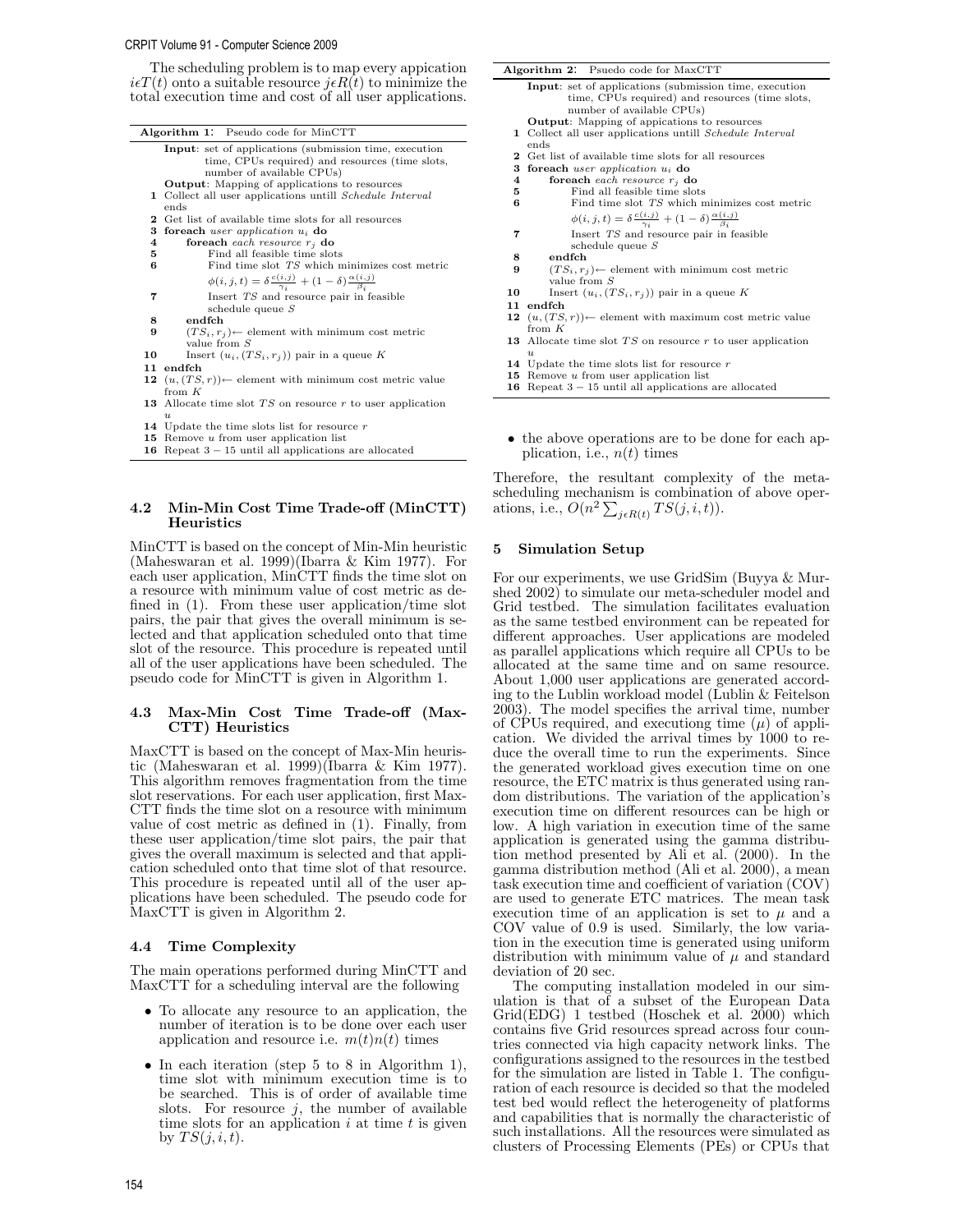| Table 1: Simulated EDG Testbed Resources |        |        |              |                                |  |  |  |  |
|------------------------------------------|--------|--------|--------------|--------------------------------|--|--|--|--|
| Resource                                 | Number | Single |              | <b>Inconsistent Consistent</b> |  |  |  |  |
| name(Country)                            | of PEs | PE.    | execution    | execution                      |  |  |  |  |
|                                          |        | rating | price $(G$)$ | price $(G$)$                   |  |  |  |  |
|                                          |        | (MIPS) |              |                                |  |  |  |  |
| RAL(UK)                                  | 20     | 1320   | 0.0074       | 0.0353                         |  |  |  |  |
| Imperial College(UK)                     | 26     | 1330   | 0.0100       | 0.1424                         |  |  |  |  |
| NorduGrid (Norway)                       | 265    | 1100   | 0.0139       | 0.0032                         |  |  |  |  |
| NIKHEF (Netherlands)                     | 54     | 1166   | 0.0097       | 0.0069                         |  |  |  |  |
| Lyon (France)                            | 60     | 1160   | 0.0095       | 0.0061                         |  |  |  |  |

employed easy backfilling policies and allow advance reservation in order to improve responsiveness. The average initial price of using each PE on a Grid resource is given in Table 1. These resources send the availability of time slots to the meta-broker regularly. The schedule interval of the meta-broker is 50 simulation seconds.

We compare our proposed heuristics (denoted as MinCTT and MaxCTT) with a common heuristic which is used in previous work i.e. cost based Greedy heuristic (Greedy). This approach is derived from the cost optimization algorithm in Nimrod-G (Abramson et al. 2002), which is initially designed for scheduling independent tasks on Grids and thus enhanced for parallel applications. The Greedy heuristic sorts services by the value of cost metrics and assign applications to services with the minimum trade-off cost.

our meta-scheduling heuristics (MinCTT and MaxCTT) by performing a series of experiments that compare our algorithm with the Greedy heuristic. The experiments are conducted for the following two cases:

- 1. Case 1: The trade-off factor is set by the metabroker.The performance of heuristics is studied in two configurations.
	- High variation in execution time of applications for different resources
	- Low variation in execution time of applications for different resources
- 2. Case 2: The trade-off factor is provided by each user. The performance of heuristics is studied in four configurations.
	- High variation in execution time and inconsistent prices of resources (HIUC)
	- High variation in execution time and consistent prices of resources (HICC)
	- Low variation in execution time and inconsistent prices of resources (LOUC)
	- Low variation in execution time and consistent prices of resources (LOCC)

The consistent prices of resources means as the pricing of resources increases the execution time of applications will decrease. It means that if an application has highest execution time on a resource, the resource will be cheapest one. In other words the price of the slowest resource will be lowest. Otherwise, the pricing of resources will be inconsistent. The prices for resources considered in the CASE I are all inconsistent.

The two metrics used to evaluate the scheduling approaches are overall makespan and average execution cost. The former indicates maximum time when all the submitted applications finish execution, while the latter indicates how much it costs to schedule all the applications on the testbed.

# 6 Analysis of Results

This section shows the comparison between MaxCTT, MinCTT and Greedy heuristics. This section also shows how the proposed heuristics reduces execution cost and makespan in different scenarios.

# 6.1 CASE 1: Trade-off Factor Set by Metabroker

The results for the two types of variation in execution time with varying trade-off factor is shown in Figure 2 and 3. This section presents the effect of different trade-off factors on the performance of heuristics. Both MaxCTT and MinCTT outperformed Greedy heuristic in optimizing the overall execution cost and makespan.

It can be noted from Figure  $2(a)$  and  $3(a)$  that as the trade-off factor is increasing, the overall total execution cost is decreasing. This is because of the increase in scheduling of more applications on the cheaper resources due to increase in the weight of cost over time. The effect of variation in execution time of applications across various resources can be seen clearly from these figures. In Figure  $2(a)$  the decrease in total execution cost is more in comparison to Figure  $3(a)$ . Due to the low variation in execution time, with increase in trade-off factor, execution time of an application doesn't effect the cost metric as defined in  $(1)$ . Thus, execution cost dominates in this case which results in low execution cost when  $trade-off factor = 1$  in Figure 2(a). while change in overall execution cost in other case remains approximately same i.e., in 3(a).

In Figure  $2(b)$ , the makespan is increasing with trade-off factor for both Greedy and MinCTT but in the case of MaxCTT the trend is not fixed. This is because in some cases MaxCTT results in the schedule with less fragmentation which results in decrease of makespan. In Figure, 2(b), we can note that there is slight decrease in makespan with increase in value of trade-off factor. This trend is not expected as an increase in the trade-off factor indicates that weight of time in cost metric (1) should decrease and thus results in increase of makespan. This is because of the inconsistent pricing of resources. Thus, with the increase in trade-off factor, many application are executed on resources which are not only cheaper but also faster.

# 6.2 CASE 2: Trade-off Factor Set by User

This section discusses the performance of the heuristics in four different configurations of ETC matrix and resource pricing.

## 6.2.1 Impact on User i.e. Makespan and Execution Cost

In Figure 4, the overall execution cost and makespan of all user applications is compiled for four different configurations. The Greedy heuristic performed the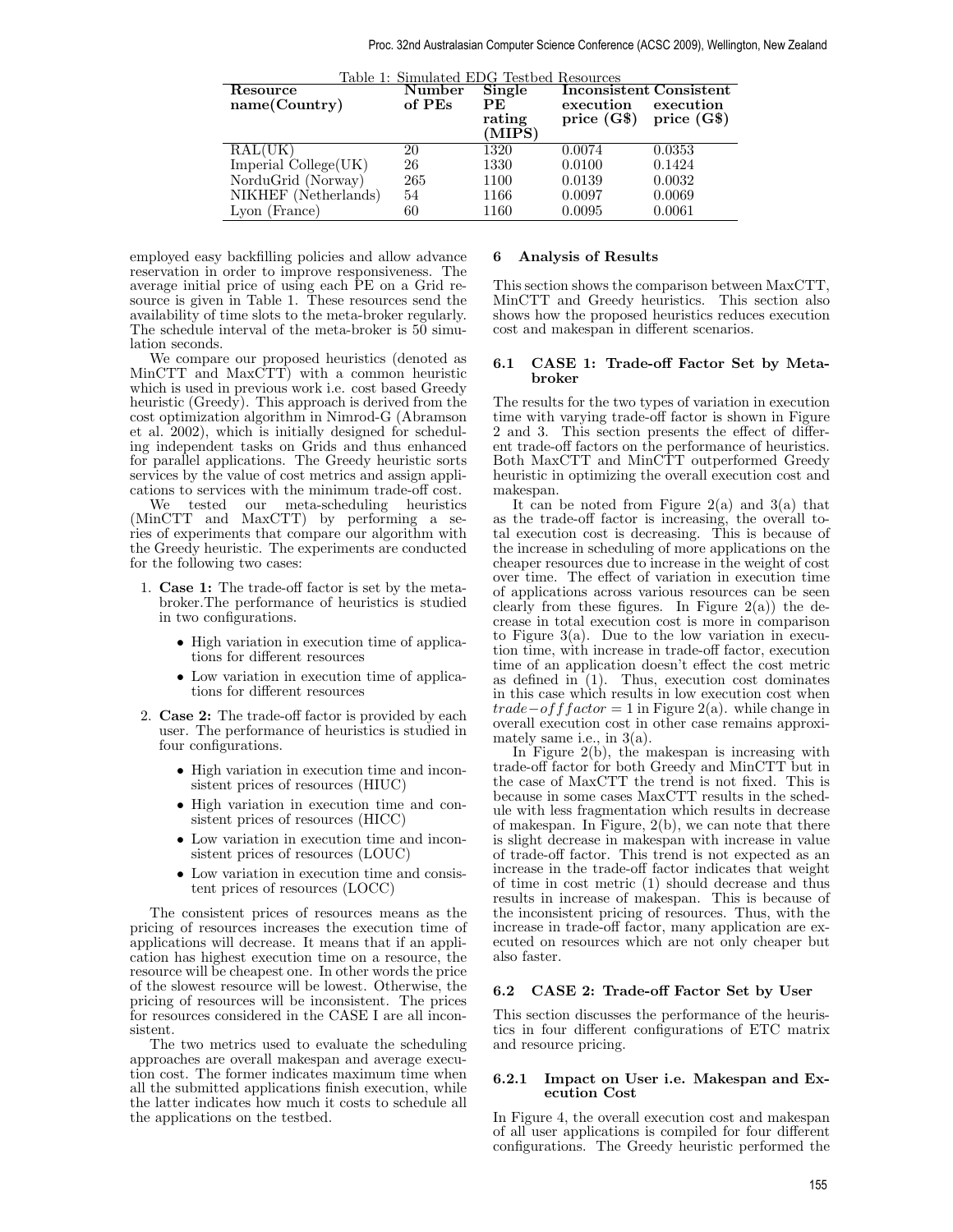

(b) Overall Makespan of Applications

Figure 2: Low Execution Time Variation

worst by generating the most expensive schedule with the maximum makespan in almost all four configurations. This is due to the fact that Greedy heuristics does not consider the effect of other applications in the meta-broker while generating the schedule for any application. Moreover, in the case of the LOCC configuration in Figure  $4(a)$ , the anomaly in the usual behavior of all heuristics shows how well MinCTT and MaxCTT are managing the time and cost tradeoff which results in lower values of makespan with very slight increase in the execution cost as observed from Figure 4(b) for LOCC configuration. Figure  $4(a)$ shows that MinCTT gives the schedule with almost same overall execution cost as MaxCTT , while Figure 4(b) shows that MinCCT gives the schedule with lower makespan than MaxCTT except for the HICC configuration.

# 6.2.2 Application Distribution on Resources

Figure 5 shows how the applications are distributed on various resources by the meta-scheduling heuristics in four different configurations. This measure is taken to study how the pricing of resources affects the selection process of the heuristics. In Figure  $5(a)$  and 5(b), it can be observed that, a maximum number of applications are allocated on NorduGrid in all the configurations i.e. LOUC, HIUC, LOCC and HICC. This is due to the fact that NorduGrid has maximum CPUs thus more applications can be scheduled which will result in lower makespan. Moreover, in the case of LOCC and HICC configurations, the price of NorduGrid is the lowest.

In the case when cost is consistent with the ETC

values of application, less variation in execution time of application across resources will results in the assignment of more applications to the cheapest resource as the effect of execution time will be very low. Thus, it can be noted in Figure  $5(a)-5(c)$  that for HICC and LOCC configuration, the number of applications on NorduGrid and LyonGrid, which are the cheapest resources, has increased, while in other cases, they are reduced. For both of LOCC and HICC configurations, we also can observe that on the Imperial College resources more applications are scheduled than RAL which is cheaper. This is due to two reasons, firstly, RAL has only 20 CPUs, thus it can run less number of applications than Imperial College. Secondly, even though Imperial College is expensive, it is the fastest resource thus it will decrease the time factor  $(\alpha(i,j))$  in the cost metric as defined in (1).

In Figure 5(a) and 5(b), the reason for lower total execution cost in case of MaxCTT and MinCTT is also clear. MaxCTT and MinCTT has allocated more number of applications on cheaper resources than the Greedy heuristics.

The effect of cost consistency is very low when the variation in execution time of an application is less across different resources. It can be observed in Figure  $5(a)-5(c)$  that the distribution of application in LOUC and LOCC configurations is similar. However, in the case of high variation in execution time of applications across the resources, the effect of cost consistency is quite high. For example, in Figure 5(a), the percentage of applications scheduled by MinCTT on the Imperial College and RAL resources is about 1% in HIUC configuration; which increases to about 20% in case of HICC configuration. A similar pattern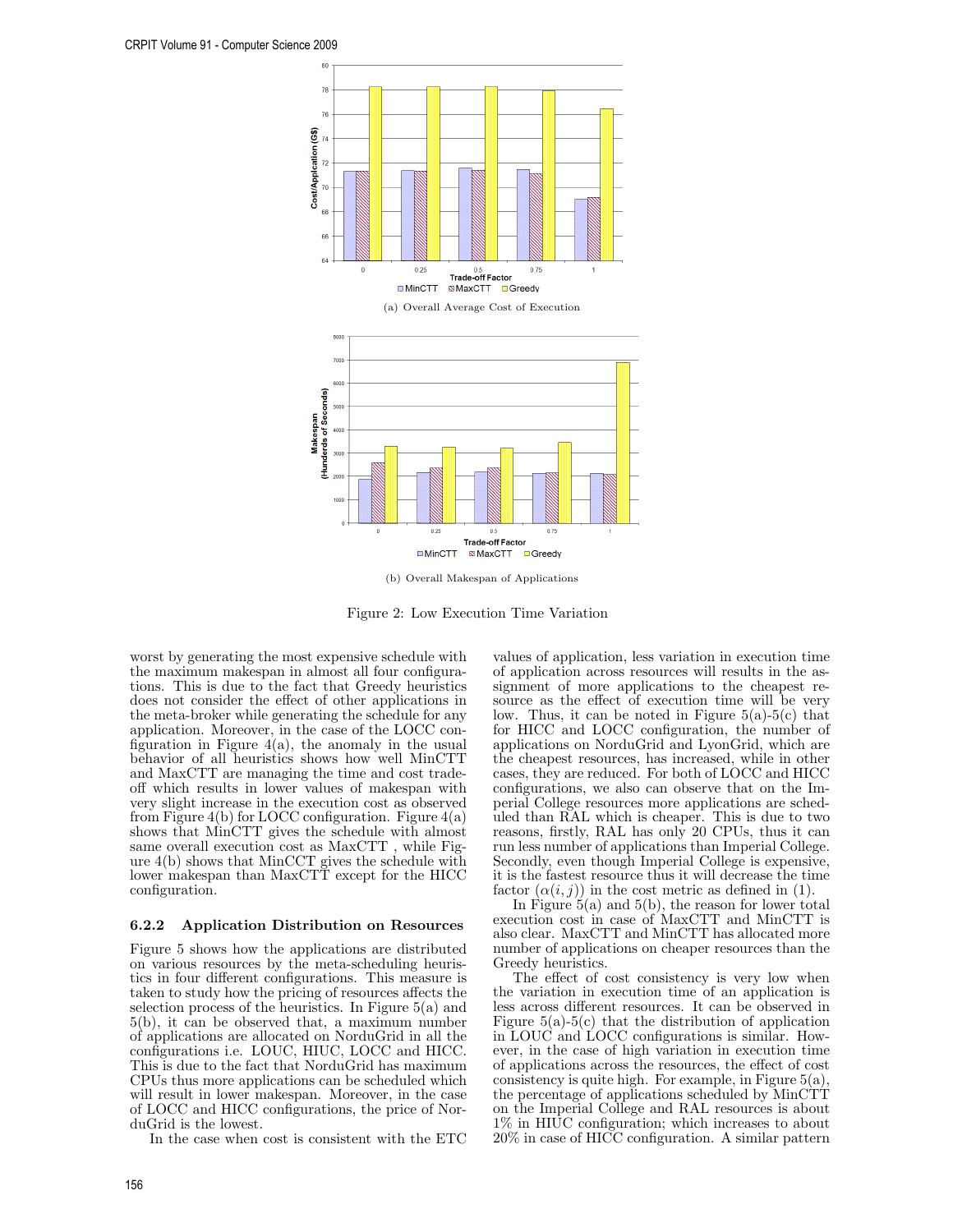

Figure 3: High Execution Time Variation

of application distribution can be observed in Figure 5(b) and 5(c). The reason for this behavior is due to the trade-off between execution time and cost. For any application, all the heuristics has to choose a resource which is not only run faster but also cheaper. In HIUC configuration, NorduGrid is not only cheapest but also has the maximum number of CPUs. The applications on other resources is allocated to minimize the total makespan.

# 7 Conclusion

Utility Grids provide access to computational services which can be accessed in a secure, transparent and shared market environment on the standard worldwide network. Many users are required to pay for their usage based on their QoS requirements such as makespan and deadline. The concurrent users may generate conflicting schedules to access the same resources which are cheaper and faster. Therefore, many user requirements must be considered during scheduling simultaneously such as cost and execution time. In this paper, we proposed two meta-scheduling heuristics i.e. MaxCTT and MinCTT, that minimize and manage the execution cost and time of user applications. We also have presented a cost metric to manage the trade-off between the execution cost and time.

For comparison, we also compared our metascheduling heuristics with previously proposed heuristic which is enhanced for the meta-scheduling environment. We evaluated the sensitivity of the proposed heuristics to the changes in the user preferences (the trade-off factor), application execution time and resource pricing. The results show that MaxCTT and MinCTT not only outperforms the Greedy heuristic in optimizing overall execution cost but also in minimizing the overall makespan. In the case when trade-off factor value is chosen by the meta-broker, MinCTT gave the lowest makespan for both the execution time variation (low and high) of applications while MaxCTT gave the lowest execution cost for all trade-off factor  $(TF)$  values except for  $TF = 1$ . In the case when the Trade-off factor is set by users, we studied the behavior of heuristics in four different configurations. Except for LOCC configuration, both MinCTT and MaxCTT generated the cheapest schedule with lowest makespan.

In the future, we would like to enhance our proposed heuristics for the case when resources have different pricing functions based on demand, supply and also usage of resources. We also will develop lower bounds on the highest attainable value of execution cost and makespan. In addition, we will further enhance our heuristics to also support applications with different QoS needs for example, memory and network bandwidth.

## Acknowledgements

We would like to thank our colleagues - Marco Netto, Marcos Dias de Assuncao and Chee Shin Yeo - for their comments and suggestions on this paper and on simulator implementation. This research is funded by the International Science Linkage grant provided by the Department of Innovation, Industry, Science and Research (DIISR), Australia Research Council (ARC),the USA National Science Foundation (NSF) under Grant CNS- 0615170, and the Colorado State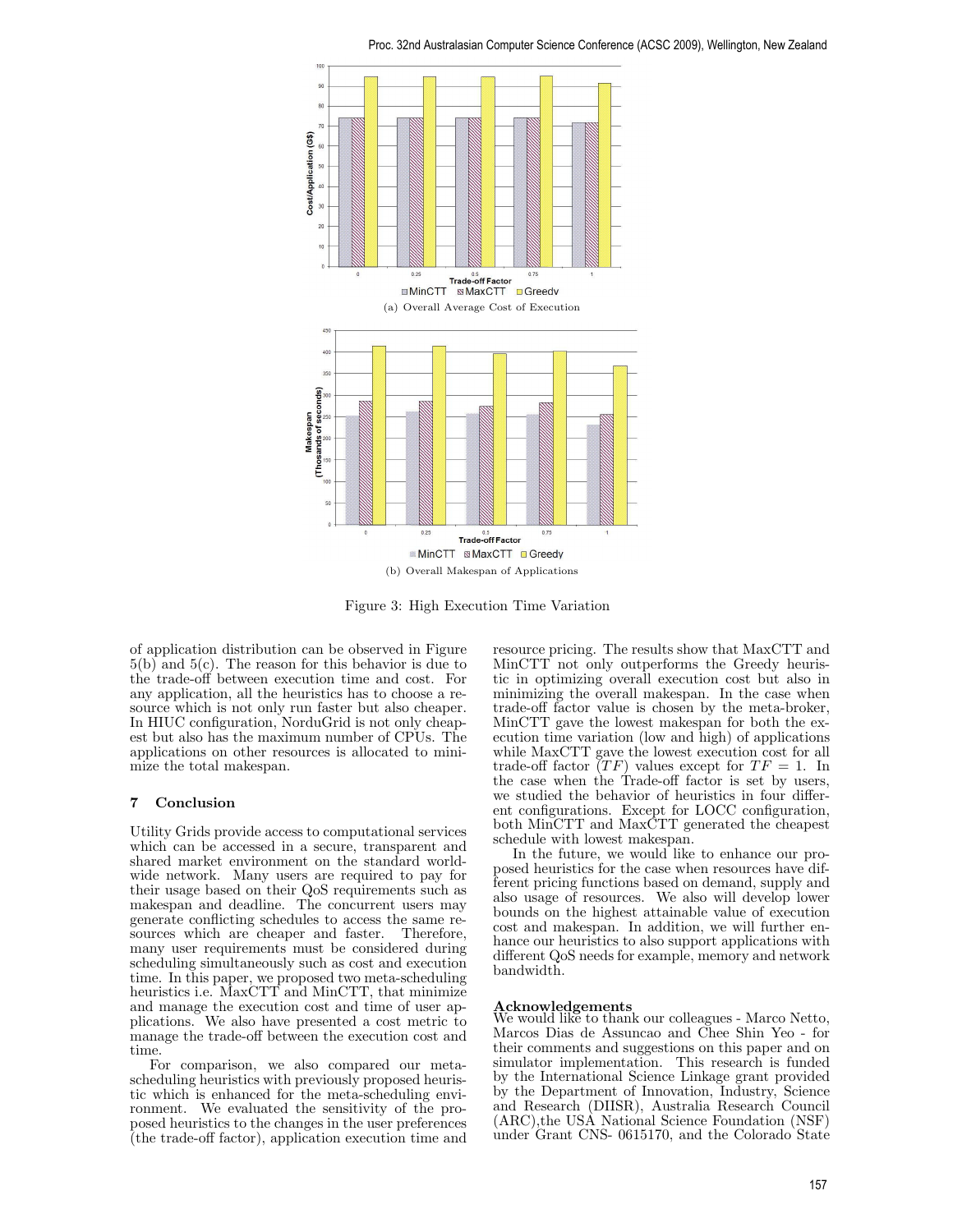





Figure 4: Different ETC and Resource Pricing Configurations

University George T. Abell Endowment.

## References

- Abramson, D., Buyya, R. & Giddy, J. (2002), 'A computational economy for grid computing and its implementation in the Nimrod-G resource broker', Future Generation Computer Systems 18(8), 1061– 1074.
- Ali, S., Siegel, H., Maheswaran, M., Hensgen, D. & Ali, S. (2000), 'Representing Task and Machine Heterogeneities for Heterogeneous Computing Systems', Tamkang Journal of Science and Engineer $inq$  3(3), 195–208.
- Altmann, J., Courcoubetis, C., Darlington, J. & Cohen, J. (2007), GridEcon-The Economic-Enhanced Next-Generation Internet, in 'Processdings of the 4th International Workshop on Grid Economics and Business Models, Rennes, France'.
- Buco, M., Chang, R., Luan, L., Ward, C., Wolf, J.  $& \text{Yu}, \text{P. (2004)}, \text{ 'Utility computing SLA manage-}$ ment based upon business objectives', IBM Systems Journal  $\bar{4}3(1)$ , 159–178.
- Buyya, R. & Murshed, M. (2002), 'GridSim: a toolkit for the modeling and simulation of distributed resource management and scheduling for Grid computing', Concurrency and Computation: Practice and Experience 14(13-15), 1175–1220.
- Buyya, R., Murshed, M., Abramson, D. & Venugopal, S. (2005), 'Scheduling parameter sweep applications on global Grids: a deadline and budget constrained cost-time optimization algorithm', Software Practice and Experience 35(5), 491-512.



(a) MinCTT Heuristic



(b) MaxCTT Heuristic



Figure 5: User Application Distribution on Resources in Different Configurations

- Cheliotis, G., Kenyon, C., Buyya, R. & Melbourne, A. (2004), 'Grid Economics: 10 Lessons from Finance', Peer-to-Peer Computing: Evolution of a Disruptive Technology, Ramesh Subramanian and Brian Goodman (editors), Idea Group Publisher, Hershey, PA, USA .
- Chun, B. & Culler, D. (2002), User-centric Performance Analysis of Market-based Cluster Batch Schedulers, in 'Proceedings of 2nd IEEE International Symposium on Cluster Computing and the Grid, Berlin, Germany'.
- Cooper, K., Dasgupta, A., Kennedy, K., Koelbel, C., Mandal, A., Marin, G., Mazina, M., Mellor-Crummey, J., Berman, F., Casanova, H. et al. (2004), New grid scheduling and rescheduling methods in the GrADS project, in 'Proceedings of 18th International Parallel and Distributed Processing Symposium, New Mexico, USA'.
- Di Martino, V. & Mililotti, M. (2002), Scheduling in a grid computing environment using genetic algorithms, in 'Proceedings of 16th International Parallel and Distributed Processing Symposium, Florida, USA'.